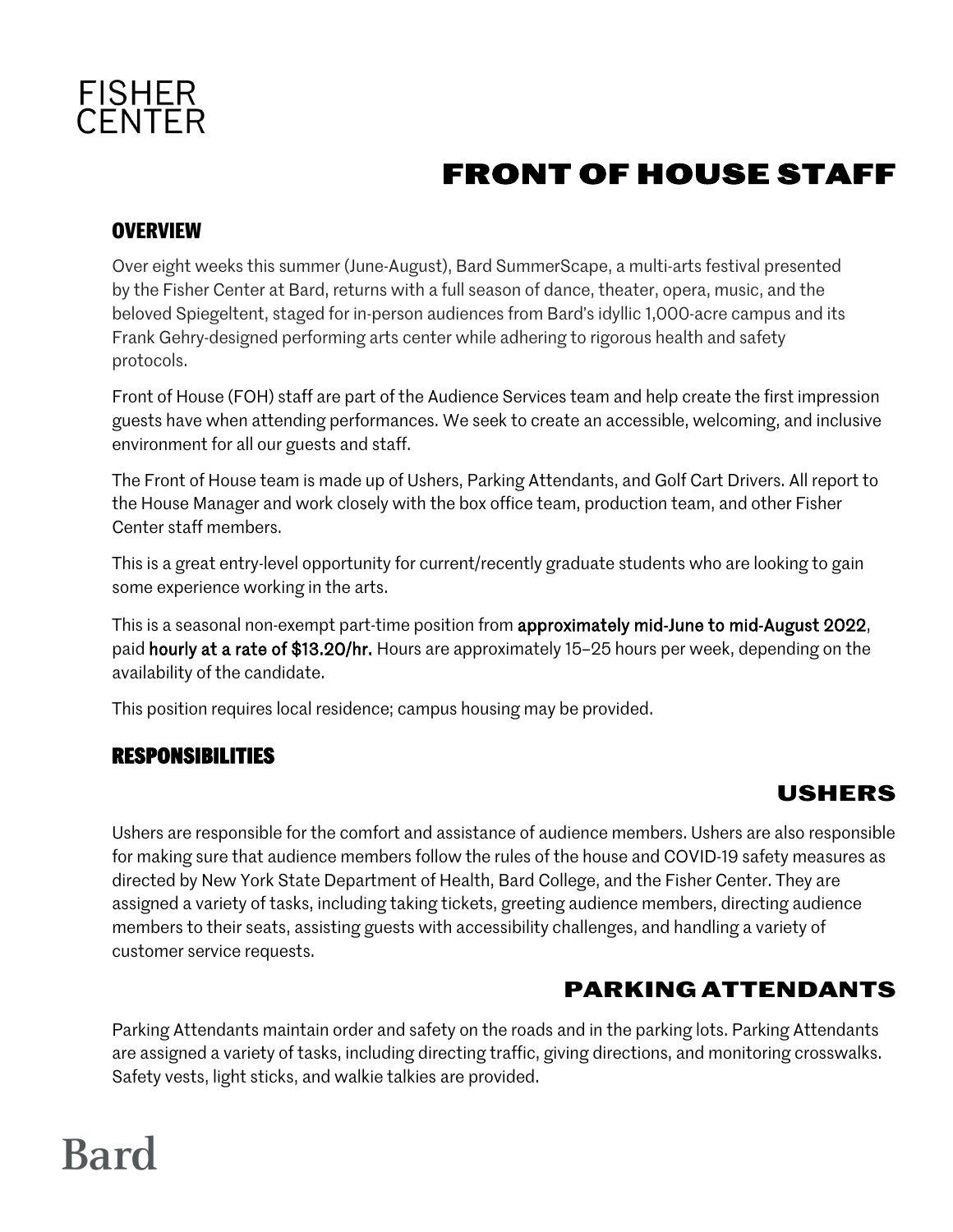

### **Golf Cart Drivers**

Drivers are responsible for running our complimentary golf cart service for limited-mobility patrons. Drivers must have held a driver's license for a minimum of one year, and must complete the Bard Driver certification process, which includes an online course and in-person road test. Drivers are paid for time spent getting certified and are reimbursed for all certification fees. Drivers must be at least 16 years old.

### **Bus Ambassador**

The Bus Ambassador serves as a representative of the Fisher Center and is responsible for coordinating bus transportation for guests visiting from New York City and captaining each SummerScape coach trip to and from the Fisher Center. They are assigned various tasks such as monitoring bus capacities and reservation numbers, creating and deploying all guest communications regarding travel logistics, ensuring an on-time departure and return trip, logging and accommodating special requests (1-way riders press, etc.), logging, reporting, and resolving passenger issues, and creating and distributing "ride-report" following each trip.

Company-Wide Responsibilities:

- The Fisher Center is currently undergoing an organization-wide process of change toward becoming an anti-racist, multicultural institution. All on staff are expected to:
	- o Commit to anti-racism and inclusivity at the Fisher Center. This includes participating in any trainings when scheduled, supporting departmental, company-wide, and crossdepartmental collaboration in issues of diversity, equity, and inclusion, and furthering your own independent journey with anti-racism.
	- o Contribute in meaningful ways to the organizational culture.

#### **QUALIFICATIONS**

A Front of House staff member must have customer service experience, superior attention to detail, and a passion for the arts. They must possess a positive work attitude, enjoy interacting with people, and be able to work nights and weekend hours. A current driver's license and/or reliable transportation is required.

#### **LOCATION**

Bard's beautiful 1,000-acre campus is situated on the east bank of the Hudson River, in Annandale-on Hudson, New York. Community life is defined by numerous cultural and recreational opportunities in the surrounding historic Hudson River Valley and by proximity to New York City. Nearby towns and villages include Rhinebeck, Tivoli, and Red Hook, New York.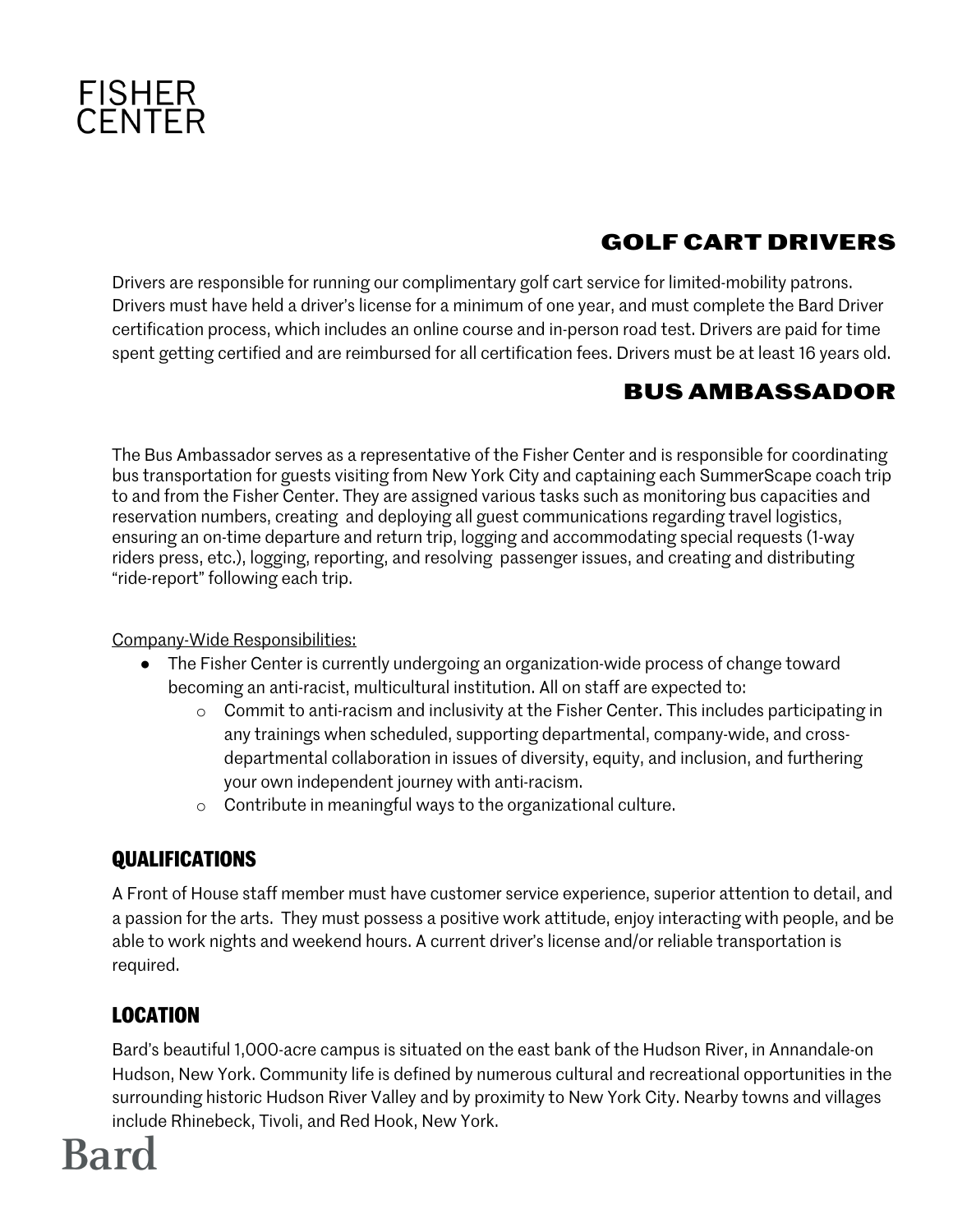

#### **TO APPLY**

Complete the application form here: https://formfaca.de/sm/rhils0Alm.

Applications for this position will be reviewed on a rolling basis until the position is filled.

For any questions or issues with the application form, please contact fciobs@bard.edu.

*Bard College is an equal opportunity employer, and we welcome applications from those who contribute to our diversity. All qualified applicants will receive consideration for employment without regard to race, color, religion, sex, mental, or physical disability, age, sexual orientation, gender identity, national origin, familial status, veteran status, or genetic information. Bard is committed to providing access, equal opportunity, and reasonable accommodation for all individuals in employment practices, services, programs, and activities.*

#### **ABOUT THE SUMMERSCAPE FESTIVAL**

SummerScape is a world-renowned multi-arts festival presented by the Fisher Center at Bard. Over eight weeks this summer (June–August), Bard SummerScape returns with a full season of dance, theater, opera, music, and the beloved Spiegeltent, culminating in the 32nd annual Bard Music Festival, *Sergei Rachmaninoff and His World*. Productions will be staged in Bard's Frank Gehry-designed Fisher Center for the Performing Arts, adhering to rigorous health and safety protocols while celebrating the joys of live performance.

#### **ABOUT THE FISHER CENTER**

The Fisher Center develops, produces, and presents performing arts across disciplines through new productions and context-rich programs that challenge and inspire. As a premier professional performing arts center and a hub for research and education, the Fisher Center supports artists, students, and audiences in the development and examination of artistic ideas, offering perspectives from the past and present, as well as visions of the future.

Presenting more than 200 world-class events and welcoming 50,000 visitors each year, the Fisher Center supports artists at all stages of their careers and employs more than 300 professional artists annually. The Fisher Center is a powerful catalyst of art-making regionally, nationally, and worldwide. Every year it produces 8 to 10 major new works in various disciplines. Over the past five years, its commissioned productions have been seen in more than 100 communities around the world. During the 2018-19 season, six Fisher Center productions toured nationally and internationally. In 2019, the Fisher Center won the Tony Award for Best Revival of a Musical for Daniel Fish's production of Oklahoma!, which began life in 2007 as an undergraduate production at Bard and was produced professionally in the Fisher Center's SummerScape Festival in 2015 before transferring to New York City.

The Fisher Center demonstrates Bard's commitment to the performing arts as a cultural and educational necessity. Home is the Fisher Center for the Performing Arts, designed by Frank Gehry and